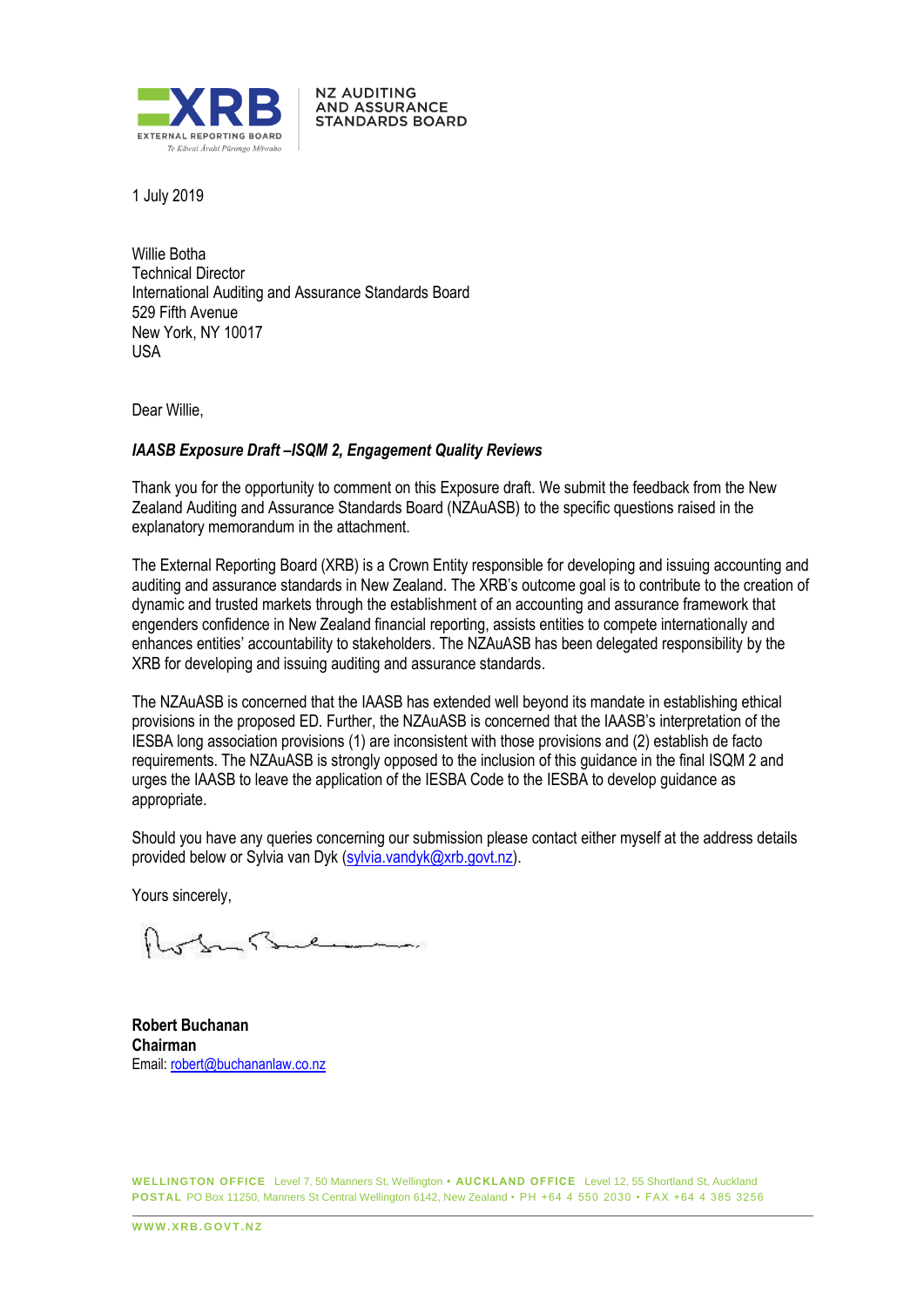# **Submission of the New Zealand Auditing and Assurance Standards Board**

## *IAASB Exposure Draft – ISQM 2*

## **I Schedule of Responses to the IAASB's Specific Questions**

#### **1. Do you support a separate standard for engagement quality reviews? In particular, do you agree that ED-ISQM 1 should deal with the engagements for which an engagement quality review is to be performed, and ED-ISQM 2 should deal with the remaining aspects of engagement quality reviews?**

#### **Response:**

The NZAuASB is supportive of a separate standard for engagement quality reviews and agrees that ED-ISQM 1 should deal with the engagements for which an engagement quality review is to be performed, and ED-ISQM 2 should deal with the remaining aspects of engagement quality reviews.

### **2. Are the linkages between the requirements for engagement quality reviews in ED-ISQM 1 and ED-ISQM 2 clear?**

#### **Response:**

Yes, the NZAuASB considers that the linkages are clear. The NZAuASB encourages the IAASB to continue to check for consistency between the standards as they are finalised.

### **3. Do you support the change from "engagement quality control review/reviewer" to "engagement quality review/reviewer?" Will there be any adverse consequences of changing the terminology in respondents' jurisdictions?**

#### **Response:**

The NZAuASB is supportive of the change in terminology. No adverse consequences of changing the terminology have been identified.

- **4. Do you support the requirements for eligibility to be appointed as an engagement quality reviewer or an assistant to the engagement quality reviewer as described in paragraphs 16 and 17, respectively, of ED-ISQM 2?**
	- **(a) What are your views on the need for the guidance in proposed ISQM 2 regarding a "cooling-off" period for that individual before being able to act as the engagement quality reviewer?**
	- **(b) If you support such guidance, do you agree that it should be located in proposed ISQM 2 as opposed to the IESBA Code?**

#### **Response:**

The NZAuASB does not support the requirement in paragraph 16 nor the related application material in paragraph A5.

Specifically, the NZAuASB does not support the drafting of the requirements in paragraph 16 and suggests the following amendments (deleted text shown with strike-though, added text shown with bold underline),

The firm shall establish policies or procedures that set forth the criteria for eligibility to be appointed as an engagement quality reviewer**, which may** and that include limitations on the eligibility of an individual to be appointed as engagement quality reviewer for an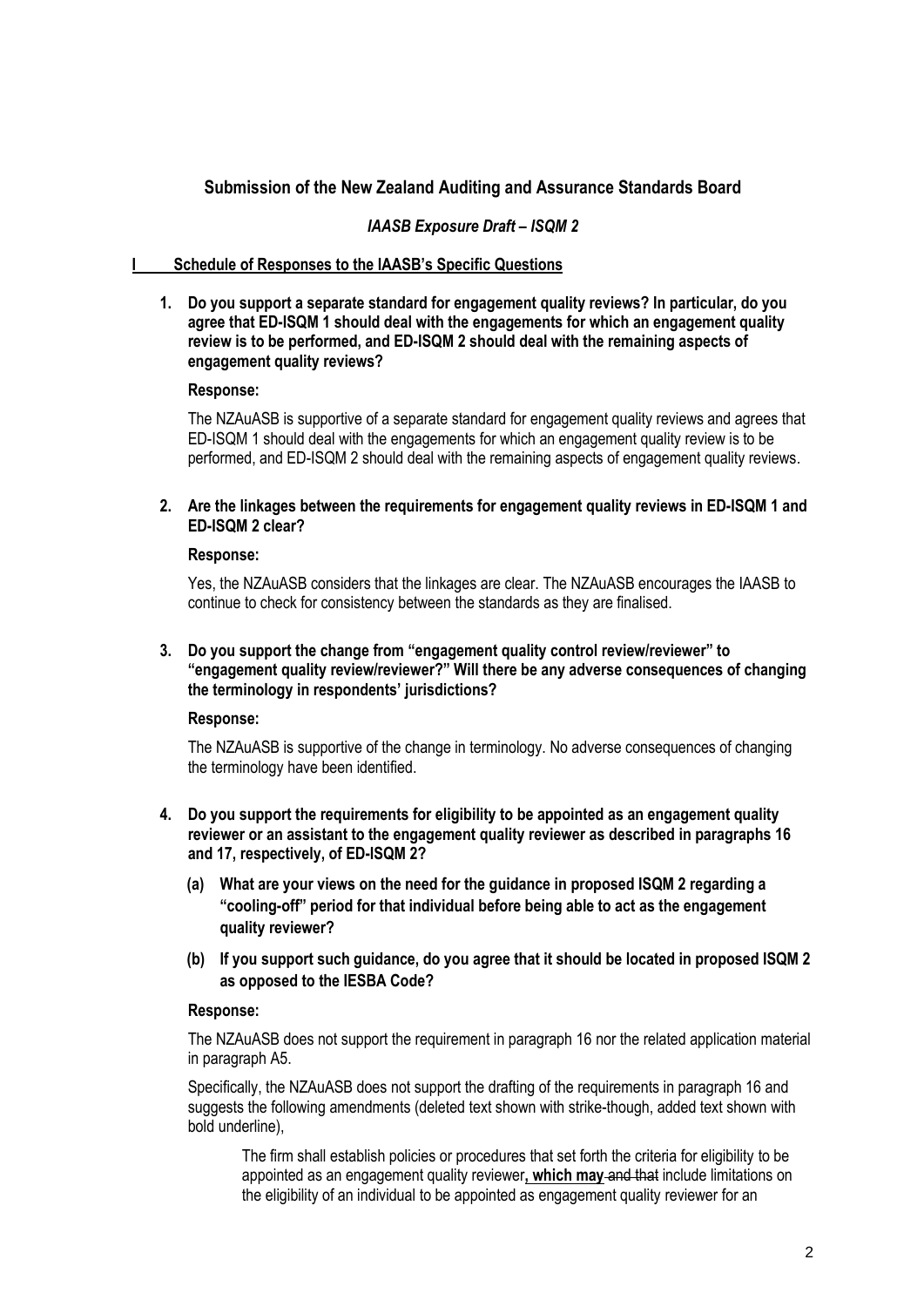engagement on which the individual previously served as engagement partner. Those policies or procedures shall require that the engagement quality reviewer not be a member of the engagement team, and:…

Furthermore, the NZAuASB is strongly opposed to the guidance in paragraph A5 which provides, as an example of a limitation on the eligibility, establishing a cooling off period during which the engagement partner is precluded from being appointed as the engagement quality reviewer.

The NZAuASB is of the view that the current drafting of the requirement, along with the related application material creates a de facto requirement that is not consistent with the IESBA's *International Code of Ethics for Professional Accountants (including International Independence Standards) (the IESBA Code).* 

The basic tenet underlying the IESBA Code is that professional accountants (or their firms, as applicable) comply with the fundamental principles, including independence, and apply the conceptual framework. That conceptual framework requires the professional accountant to identify, evaluate and address threats to the fundamental principles and independence.

In its long association project, the IESBA considered the familiarity and self-review threats and related safeguards and included examples and guidance where a partner may change roles during the "time on" period. This explicitly caters for an engagement partner moving between the role of the engagement partner and the engagement quality review role. The NZAuASB therefore does not consider that it is within the mandate of the IAASB to evaluate the threats and safeguards in a different way than that assessed by the IESBA.

In addition, the IESBA's rotation rules apply to public interest entities and the IAASB's proposed application material relates to listed entities. This is inconsistent with the IESBA Code and is likely to add to the confusion and complexity by applying multiple rules from multiple sources.

The cooling off period for the engagement partner moving to the role of the engagement quality review role cannot be considered in isolation but must be considered in combination with the already complex requirements of the IESBA Code.

The NZAuASB adopted the revised long association requirements of the revised and restructured IESBA Code in order to align with international requirements but raised significant concerns with the IESBA when these proposals were developed. In New Zealand, these new rules have created significant supply pressures on New Zealand auditors.

The NZAuASB therefore has even further concerns that the IAASB is now adding additional cooling off "requirements" in its standards. We strongly disagree that this application material will not result in de facto requirements because if the two year cooling off period is not followed, this will be questioned by regulators. This will add complexity and confusion to an already complex area as well as increase the supply pressure on eligible engagement quality reviewers even further.

The NZAuASB is not supportive of the guidance in paragraph A5 and urges the IAASB to defer the application of the IESBA Code to the IESBA to develop guidance as appropriate.

#### **5. Do you agree with the requirements relating to the nature, timing and extent of the engagement quality reviewer's procedures? Are the responsibilities of the engagement quality reviewer appropriate given the revised responsibilities of the engagement partner in proposed ISA 220 (Revised)?**

#### **Response:**

The NZAuASB is supportive of the requirements relating to the nature, timing and extent of the engagement quality reviewer's procedures, however, it is not clear why paragraph 22(f) is applicable only to audits of financial statements. The application material in paragraph A34 indicates that other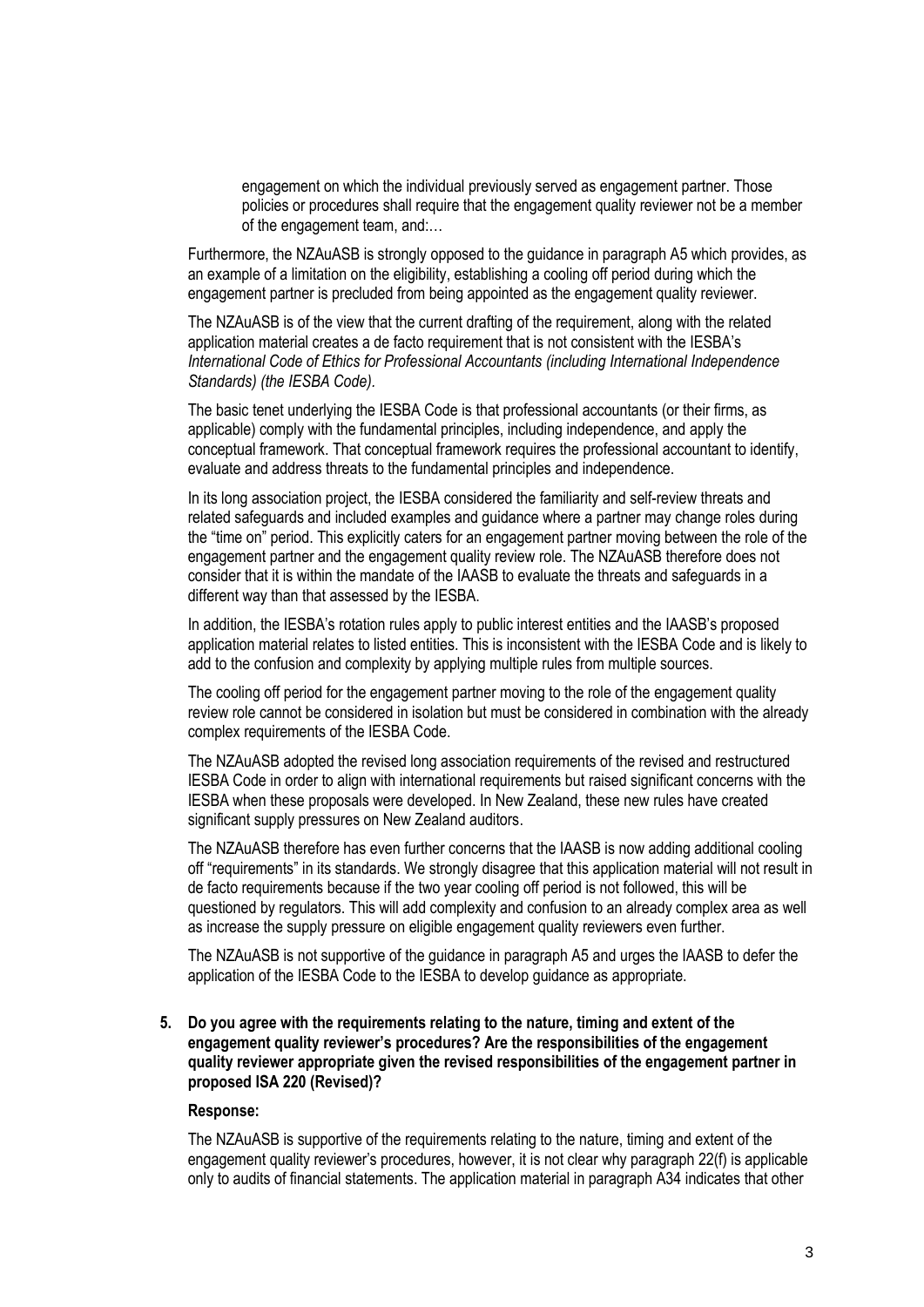pronouncements of the IAASB, including ISRE 2400 (Revised)<sup>1</sup>, ISAE 3000 (Revised)<sup>2</sup> and ISRS 4410<sup>3</sup> require the engagement partner to take responsibility for the overall quality of the engagement.

Additionally, the NZAuASB notes that the extant requirement for the firm to establish policies and procedures to require the engagement quality review to include consideration of the engagement team's evaluation of the firm's independence in relation to the specific engagement<sup>4</sup> and the related requirement in extant ISA 220<sup>5</sup> have not been included in ED ISQM 2. The NZAuASB views this as an important consideration made by the engagement quality reviewer and recommends that paragraph 22 be amended to include evaluation about whether relevant ethical requirements, including those related to independence, have been fulfilled. This would also be consistent with the requirement on the engagement partner in ED 220<sup>6</sup>.

**6. Do you agree that the engagement quality reviewer's evaluation of the engagement team's significant judgments includes evaluating the engagement team's exercise of professional skepticism? Do you believe that ED-ISQM 2 should further address the exercise of professional skepticism by the engagement quality reviewer? If so, what suggestions do you have in that regard?** 

#### **Response:**

The NZAuASB agrees that the engagement quality reviewer's evaluation of the engagement team's significant judgements includes evaluating the engagement team's exercise of professional scepticism. It is difficult, however, to envisage how the IAASB anticipates this will be evidenced. Examples of how the engagement quality reviewer would evidence this consideration in practice would be especially helpful.

The NZAuASB does not believe that the ED-ISQM 2 should further address the exercise of professional scepticism by the engagement quality reviewer. As noted in paragraph 6 of the exposure draft, an engagement quality review is an objective evaluation of the significant judgements made by the engagement team, and the conclusions reached thereon.

## **7. Do you agree with the enhanced documentation requirements?**

#### **Response:**

The NZAuASB is supportive of the enhanced documentation requirements. However, implementation support and examples would be helpful to enable practitioners to understand what level of documentation is appropriate. The focus for the engagement quality reviewer is on performing a high quality review. Excessive time spent on documentation reduces the time available for the review to be performed.

<sup>-</sup>1 International Standard on Review Engagements (ISRE) 2400 (Revised), *Engagements to Review Historical Financial Statements,* paragraph 25

<sup>2</sup> International Standard on Assurance Engagements (ISAE) 3000 (Revised), *Assurance Engagements Other than Audits or Reviews of Historical Financial Information*, paragraph 33

<sup>3</sup> International Standard on Related Services (ISRS) 4410, *Compilation Engagements,* paragraph 23

<sup>4</sup> International Standard on Quality Control (ISQC) 1, *Quality Control for Firms that Perform Audits and Reviews of*  Financial Statements, and Other Assurance and Related Services Engagements, paragraph 38(a)

<sup>&</sup>lt;sup>5</sup> International Standard on Auditing (ISA) 220, Quality Control for an Audit of Financial Statements, paragraph 21(a)

<sup>6</sup> Proposed International Standard on Auditing (ED) 220, *Quality Management for an Audit of Financial Statements,*  paragraph 19